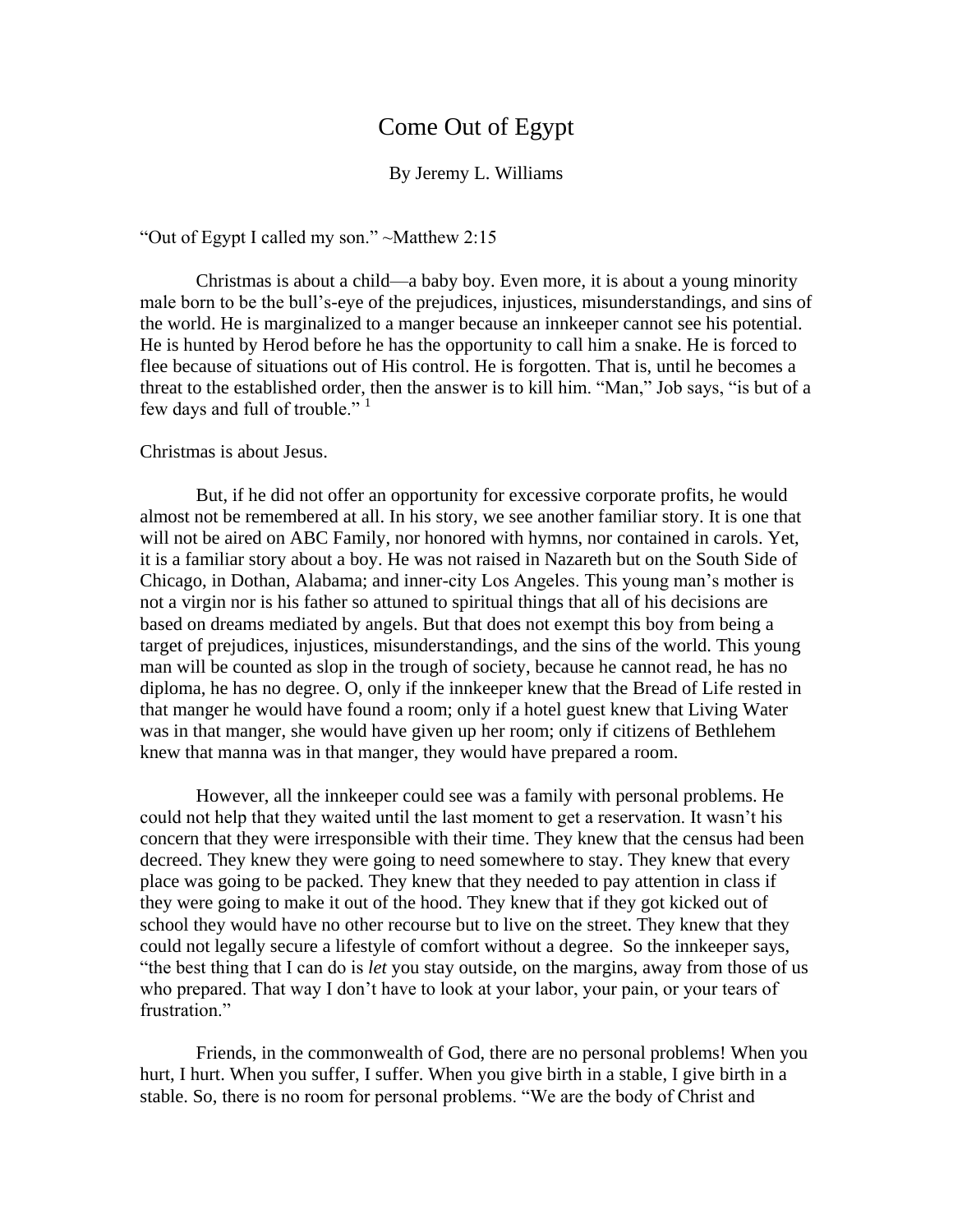members in particular."<sup>2</sup> I recently read a blog about the Black male achievement gap, and one commenter wrote, "black men between the ages of 19-30 are the most destructive people in our society." Even if that is true (though I certainly know that it is not) we should not be content with that information, because those black men are a part of us and we are a part of them. It is thinking like that that allows Herod to sit in a school board meeting and issue a command that all minority males be eliminated, because they make it hard for teachers. Mr. School Board Member utilizes Pharaoh's ideology, so that before they can become a threat, he cuts their lives short. Or, perhaps Herod sits on the board of a communications conglomerate and says "let us present more images of black men as gangsters than as college students to show-case Black males making up 5% of the college population and 36% percent of the prison population." <sup>3</sup>This is not a personal problem of the individual, of the family, or of the school, but it is the problem of our entire society, in spite of anything Herod has to say. What Herod has to say is insignificant, because Wise People do not report to Herod.

"And having been told in a dream not to go back to Herod, the Wise People (Magi) returned...by another route."<sup>4</sup>

In The Mysterious Stranger by Mark Twain, one of the main characters, basically tells another character Theodor, that our experiences of injustice and misaligned priorities are but a dream. Therefore, he encourages him to "Dream other dreams, and better dreams." <sup>5</sup> And I declare to you to that Wise People have dreams of a world that is different and better than the one that they currently inhabit. Joseph was a Wise Man whom God gave the foresight to plan for lack amidst seeming unending abundance. Mary was a Wise Woman that did not have a world-view too small to allow for the improbable knowing that "with God all things are possible." Peter was a Wise Man that had a dream of a Church that was multicultural and not bound by discrimination and marginalization. Dr. Martin Luther King, Jr. was a Wise Man that had a dream like the Prophet Amos of "justice flowing like rivers and righteousness like a mighty flood!" Teach for America Corps members are Wise People that go with a book in one hand and delayed opportunities in the other to bridge the achievement gap. Passionate teachers in underfunded, urban communities are Wise People that are consumed by a desire to transform a generation one student at a time. Volunteers at the Boys and Girls Club and Big Brothers Big Sisters and other community organizations are Wise People that give time to the work of extending a hand up.

God is looking for Wise People because according to our passage, Wise People, after they dream must go a different way. A Wise Person cannot go back to Herod's murderous, destructive, and selfish ways. They must go another route. They cannot accept that most Black males are destined to die in jail or on the streets, there's another way. They cannot be discouraged by the fact that Black males only make up 5% of college students, there's another way. Bishop Joseph Johnson, the first Black student at Vanderbilt University recorded that "whenever we choose the difficult right over the easy wrong we gain our lives."<sup>6</sup> So, there is another way. We cannot give up and allow Herod to take another generation, because there is another way. Jesus says, "I am the Way, the Truth and the Life."<sup>7</sup>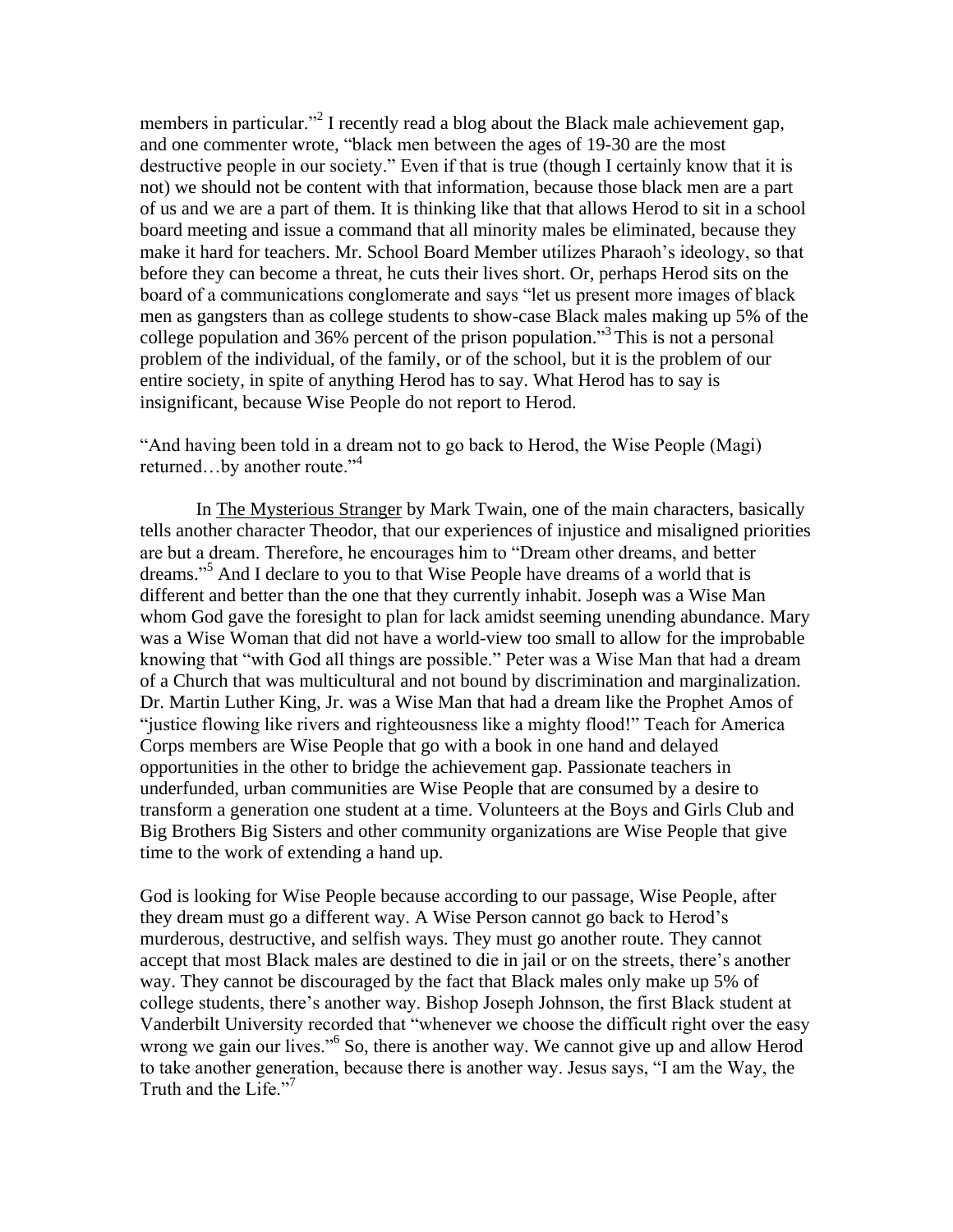"Rachel weeping for her children and refusing to be comforted, because they are no more."<sup>8</sup>

This is why we have to go another way, because an echo reverberates in our souls. Tears consistently fall upon the pillows of hearts, because our sons, our brothers, our friends are being thrown out like slop. We cannot afford to be quiet. My fraternity brother Reverend. Gardner C. Taylor tells this story:

The superintendent said to the Negro principal, "John, I know that for the last six years we have been promising to you and to the Negro people, a school for Negro children. I know that it's awfully difficult to teach knowledge in a church building hardly designed for a schoolroom. And, to tell you the truth," he said, "I want you to know that I've been wanting you to have it. But we've discovered that the ten schools we have for the white children just aren't enough. And while I recognize that there ought to be at least one school for Negroes, I'm afraid we're going to have to postpone it another year and build another school for our white children." To which the principal replied, I'm very glad to hear that, sir, for if there's anything our country needs, it's more education for our white people.<sup>9</sup>

Yes, we must be that voice that realigns the values of our families, our communities and our nation. I believe that the voice of the one crying out in the wilderness starts as a cry in the one crying. The tears of the prophet for her people adds a resiliency and vibrato to her voice that carries it from the Jordan River into the alleys and bedrooms of Jerusalem. Our hearts should be overwhelmed as we hear that in  $4<sup>th</sup>$  grade only 12% of Black males read at or above their grade level.<sup>10</sup> Our hearts should bleed knowing that only 32.4% of Black men who start college will finish in six years.<sup>11</sup> So, we have two options. We can either weep with Rachel or we can help them to hear God calling.

"…I called my son."<sup>12</sup>

As Matthew crafts his Gospel narrative to present Jesus as the King of the Jews, we find Jesus in Egypt escaping Herod's tyranny. The reader recognizes this as a familiar place. A place where God had previously wrought miracles, but more importantly it was the runway for the exodus. It was a runway, because it was temporary, and was only important because it helped them to pick up speed so that they could soar to the celestial heights to which God had called them. The Bible reader would instantly note, that God brought the Israelites to Egypt in order to demonstrate His power. So, similarly he was going to do the same for His Son, as recorded in the book of Matthew. For as the songwriter said,

It is no secret what God can do. What He's done for others He'll do for you.<sup>10</sup>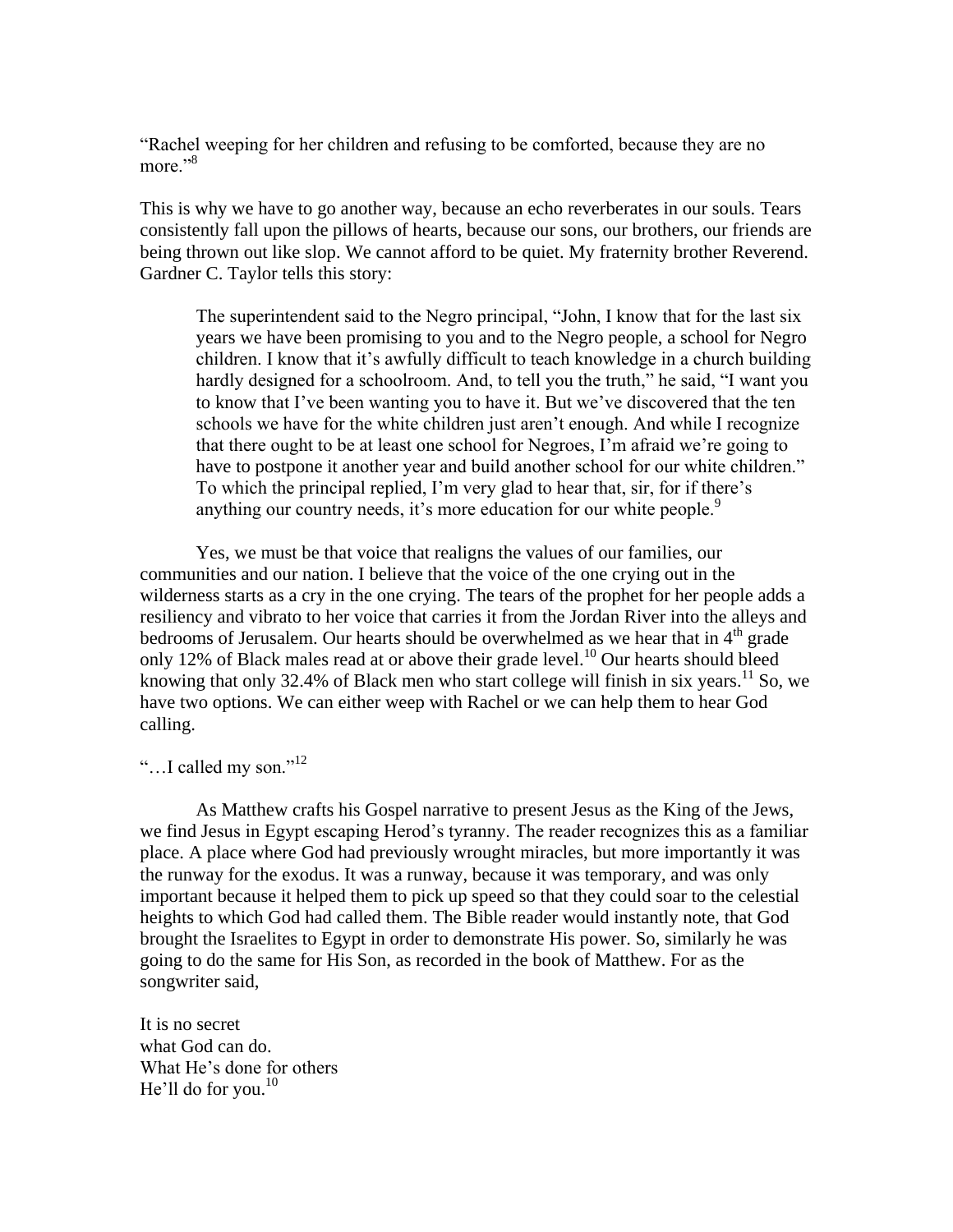So in the same way that he called out His Son Israel, according to Hosea. And the same way that he called out his Son Jesus, according to Matthew. He will do the same for His Sons forsaken by the Pharaohs of mis-education, forsaken by the Herod's of government, and forsaken by those who are mindless enough to follow oppressive systems. To those Sons of His, the God of the universe that resides upon the jasper throne and rests his feet between the two cherubim, on the mercy seat; He who at the dawn of creation "took the light and rolled it around in His hand;"<sup>11</sup> He, whose presence makes the mountains leap, rivers run, He is the one that calls them and says, "Come out of Egypt!" He calls:

Come out of low expectations! Come out of following followers! Come out of allowing Lil Wayne, Rick Ross, and Kanye to determine your values! Come out of living like slop and wasting your potential! Come out of following role models who have no character!

The Spirit says, Come! The Bride says, Come!

> "O come, all ye faithful, joyful and triumphant O come ye, O come ye, to Bethlehem Come and behold Him, born the King of Angels. O come let us adore Him. O come let us adore Him. O come let us adore Him Christ the Lord!"<sup>12</sup>

## **Notes**

1. Job 14:1, King James Version of the Bible (KJV)

2. 1<sup>st</sup> Corinthians 12:27, KJV

3. Whitaker, Bill. "Shocking School Achievement Gap for Black Males - CBS News."*Breaking News Headlines: Business, Entertainment & World News" - CBS News*. CBS, 10 November 2010. Web. 18 November 2011. Online location: http://www.cbsnews.com/stories/2010/11/09/eveningnews/main7038804.shtml

4. Matthew 2:12, KJV

5. Twain, Mark, and William M. Gibson. The Mysterious Stranger. Berkeley: University of California, 2005.

6. Johnson, Joseph. The Soul of the Black of Preacher. Philadelphia, Pilgrim Press,